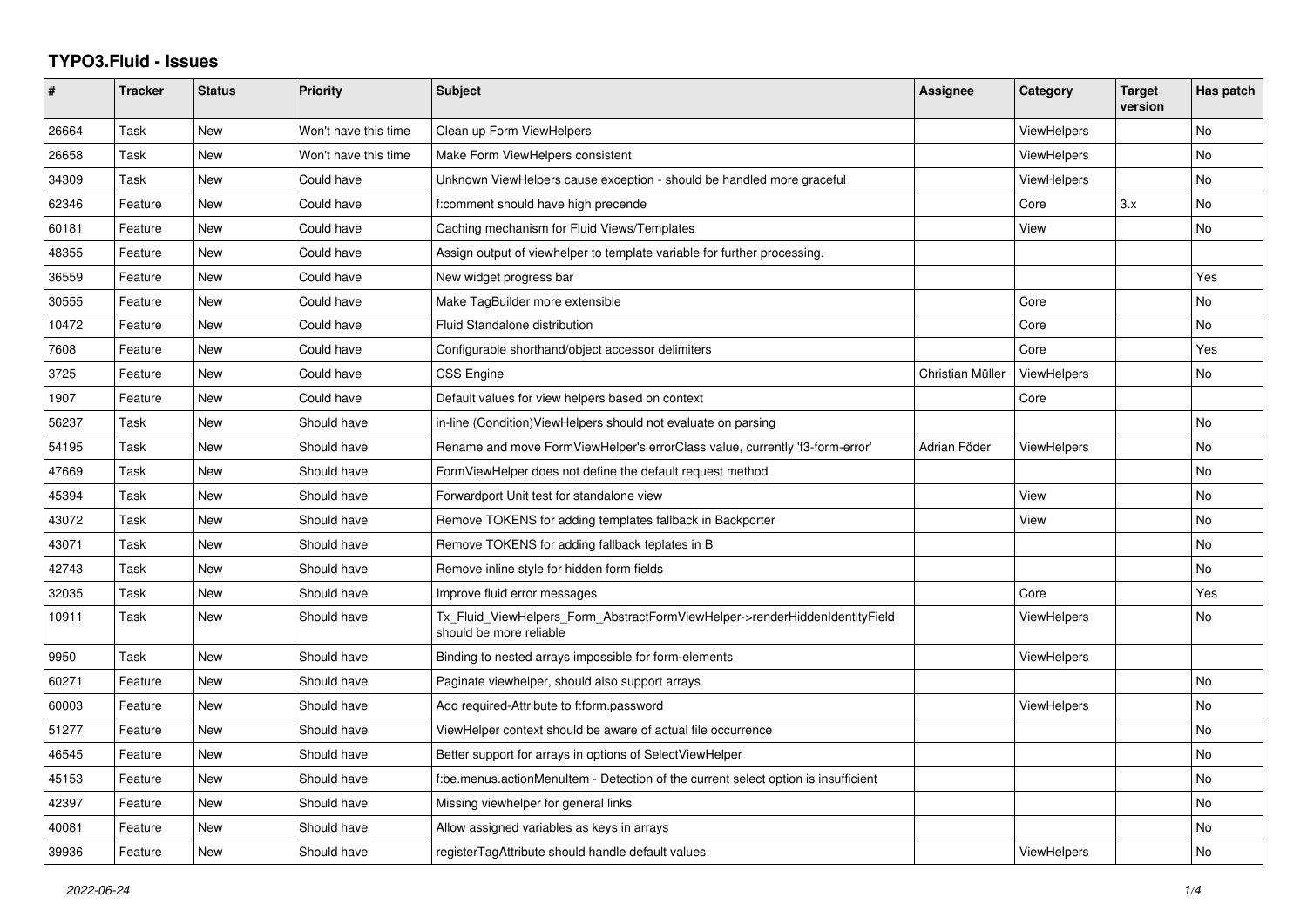| #     | <b>Tracker</b> | <b>Status</b> | <b>Priority</b> | Subject                                                                                                     | <b>Assignee</b>        | Category    | <b>Target</b><br>version | Has patch |
|-------|----------------|---------------|-----------------|-------------------------------------------------------------------------------------------------------------|------------------------|-------------|--------------------------|-----------|
| 38130 | Feature        | New           | Should have     | Checkboxes and multiple select fields should have an assignable default value                               |                        |             |                          | <b>No</b> |
| 37095 | Feature        | New           | Should have     | It should be possible to set a different template on a Fluid TemplateView inside an<br>action               | Christopher<br>Hlubek  |             |                          | No        |
| 36410 | Feature        | New           | Should have     | Allow templates to send arguments back to layout                                                            |                        | ViewHelpers |                          | No        |
| 33215 | Feature        | New           | Should have     | RFC: Dynamic values in ObjectAccess paths                                                                   |                        |             |                          | No        |
| 31955 | Feature        | New           | Should have     | f:uri.widget                                                                                                |                        | Widgets     |                          | No        |
| 9514  | Feature        | New           | Should have     | Support explicit Array Arguments for ViewHelpers                                                            |                        |             |                          |           |
| 4704  | Feature        | New           | Should have     | Improve parsing exception messages                                                                          |                        | Core        |                          |           |
| 58983 | Bug            | New           | Should have     | format.date does not respect linebreaks and throws exception                                                |                        |             |                          | No        |
| 58921 | Bug            | New           | Should have     | f:form.* VHs crash if NOT inside f:form but followed by f:form                                              |                        |             |                          | No        |
| 54284 | Bug            | New           | Should have     | Default Option for Switch/Case VH                                                                           |                        | ViewHelpers |                          | No        |
| 52591 | Bug            | New           | Should have     | The Pagination Widget broken for joined objects                                                             |                        |             |                          | No        |
| 52419 | Bug            | New           | Should have     | Wrong PHPDocs notation for default value inline f:translate viewhelper                                      |                        |             | 2.0                      | No        |
| 49600 | <b>Bug</b>     | New           | Should have     | f:form tag shown as a HTML on frontend                                                                      |                        | ViewHelpers |                          | No        |
| 39990 | Bug            | New           | Should have     | Same form twice in one template: hidden fields for empty values are only rendered<br>once                   |                        | Core        |                          | No        |
| 37619 | Bug            | New           | Should have     | Fatal Error when using variable in name attribute of Section ViewHelper                                     |                        | ViewHelpers |                          | No        |
| 36655 | Bug            | New           | Should have     | <b>Pagination Links</b>                                                                                     |                        | Widgets     |                          | No        |
| 30937 | Bug            | New           | Should have     | CropViewHelper stringToTruncate can't be supplied so it can't be easily extended                            |                        | ViewHelpers |                          | Yes       |
| 28554 | Bug            | New           | Should have     | (v4) implement feature flag to disable caching                                                              |                        |             |                          | No        |
| 28553 | Bug            | New           | Should have     | improve XHProf test setup                                                                                   |                        |             |                          | No        |
| 28552 | Bug            | New           | Should have     | (v5) write ViewHelper test for compiled run; adjust functional test to do two passes<br>(uncached & cached) |                        |             |                          | No        |
| 28550 | Bug            | New           | Should have     | (v4) make widgets cacheable, i.e. not implement childnodeaccess interface                                   |                        |             |                          | No        |
| 28549 | Bug            | New           | Should have     | make widgets cacheable, i.e. not implement childnodeaccess interface                                        |                        |             |                          | No        |
| 13045 | Bug            | New           | Should have     | Entity decode of strings are different between if-conditions and output of variable                         |                        |             |                          |           |
| 12863 | Bug            | New           | Should have     | Attributes of a viewhelper can't contain a '-'                                                              | Sebastian<br>Kurfuerst | Core        |                          | No        |
| 8648  | <b>Bug</b>     | New           | Should have     | format.crop ViewHelper should support all features of the crop stdWrap function                             |                        | ViewHelpers |                          | No        |
| 3481  | Bug            | New           | Should have     | Use ViewHelperVariableContainer in PostParseFacet                                                           |                        | Core        |                          | No        |
| 51100 | Feature        | New           | Must have       | Links with absolute URI should have the option of URI Scheme                                                |                        | ViewHelpers |                          | No        |
| 60856 | Bug            | New           | Must have       | Target attribute not supported by the form viewhelper                                                       |                        | ViewHelpers |                          | Yes       |
| 57885 | Bug            | New           | Must have       | Inputs are cleared from a second form if the first form produced a vallidation error                        |                        |             |                          | No        |
| 49038 | Bug            | New           | Must have       | form.select does not select the first item if prependOptionValue is used                                    |                        |             |                          | No        |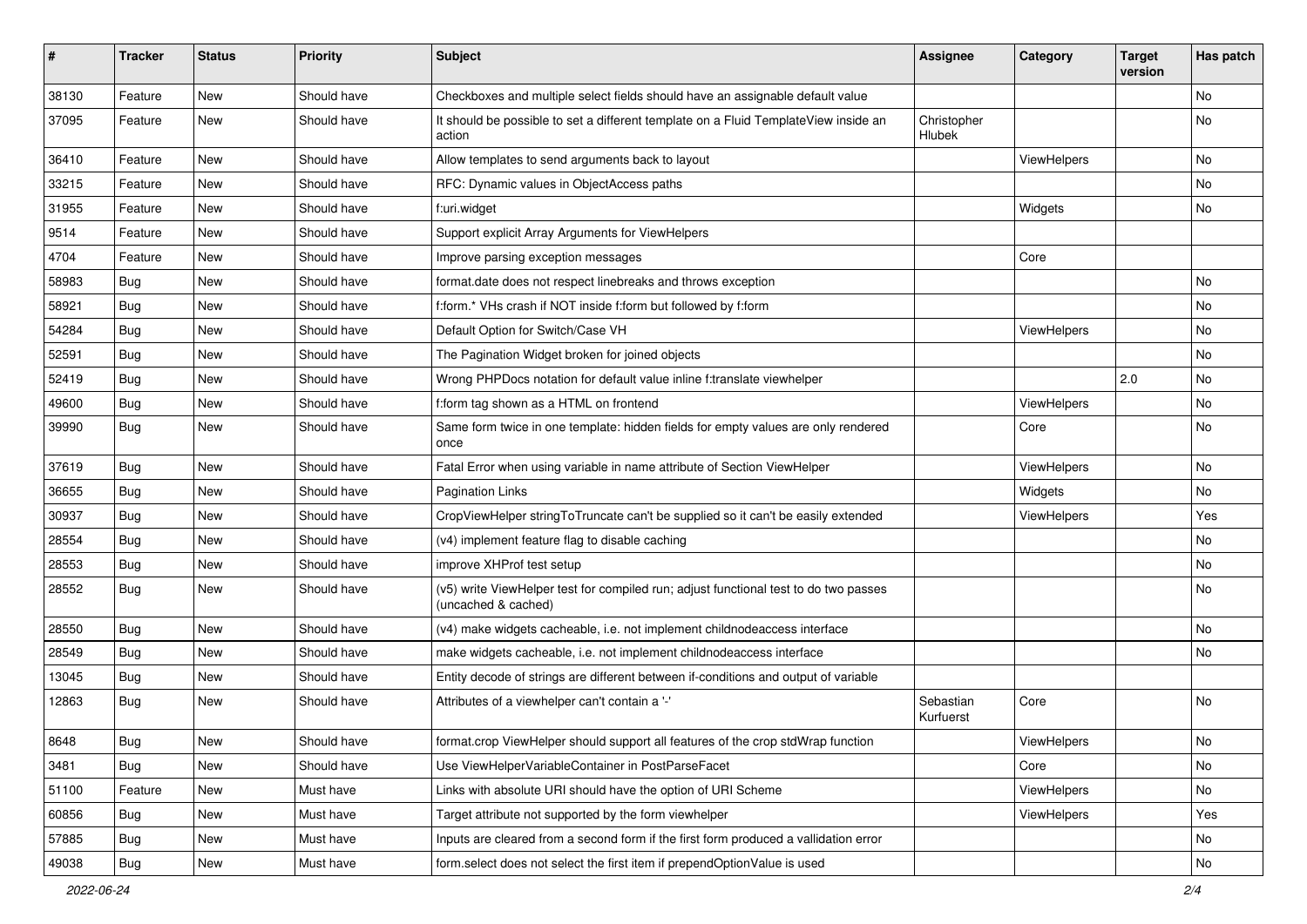| #     | <b>Tracker</b> | <b>Status</b>            | <b>Priority</b> | Subject                                                                               | Assignee                    | Category           | <b>Target</b><br>version | Has patch |
|-------|----------------|--------------------------|-----------------|---------------------------------------------------------------------------------------|-----------------------------|--------------------|--------------------------|-----------|
| 45384 | Bug            | New                      | Must have       | Persisted entity object in widget-configuration cannot be deserialized (after reload) |                             | Widgets            | 2.0.1                    | No        |
| 40064 | Bug            | New                      | Must have       | Multiselect is not getting persisted                                                  |                             | <b>ViewHelpers</b> |                          | No        |
| 38369 | <b>Bug</b>     | New                      | Must have       | Resource ViewHelpers should not fall back to request package                          |                             | View               |                          | No        |
| 33551 | <b>Bug</b>     | New                      | Must have       | View helper values break out of a partial scope                                       | Sebastian<br>Kurfuerst      | Core               |                          | No        |
| 27607 | Bug            | <b>New</b>               | Must have       | Make Fluid comparisons work when first element is STRING, second is NULL.             |                             | Core               |                          | No        |
| 9005  | Feature        | Accepted                 | Could have      | Fluid Template Analyzer (FTA)                                                         | Sebastian<br>Kurfuerst      |                    |                          |           |
| 5933  | Feature        | Accepted                 | Should have     | Optional section rendering                                                            | Sebastian<br>Kurfuerst      | <b>ViewHelpers</b> |                          | No        |
| 28551 | Bug            | Accepted                 | Should have     | (v4) backport VHTest                                                                  | Sebastian<br>Kurfuerst      |                    |                          | No.       |
| 8989  | Feature        | Needs<br>Feedback        | Could have      | Search path for fluid template files                                                  |                             | View               |                          | No        |
| 46091 | Task           | <b>Needs</b><br>Feedback | Should have     | Show source file name and position on exceptions during parsing                       |                             |                    |                          | No        |
| 8491  | Task           | Needs<br>Feedback        | Should have     | link.action and uri.action differ in absolute argument                                | Karsten<br>Dambekalns       | ViewHelpers        |                          | No        |
| 45345 | Feature        | Needs<br>Feedback        | Should have     | Easy to use comments for fluid that won't show in output                              |                             |                    |                          |           |
| 33394 | Feature        | Needs<br>Feedback        | Should have     | Logical expression parser for BooleanNode                                             | <b>Tobias Liebig</b>        | Core               |                          | No        |
| 3291  | Feature        | <b>Needs</b><br>Feedback | Should have     | Cacheable viewhelpers                                                                 |                             |                    |                          | No        |
| 58862 | <b>Bug</b>     | Needs<br>Feedback        | Should have     | FormViewHelper doesn't accept NULL as value for \$arguments                           | <b>Bastian</b><br>Waidelich | ViewHelpers        |                          | Yes       |
| 46289 | <b>Bug</b>     | <b>Needs</b><br>Feedback | Should have     | Enable Escaping Interceptor in XML request format                                     |                             | View               | 2.0.1                    | No        |
| 36662 | <b>Bug</b>     | <b>Needs</b><br>Feedback | Should have     | Checked state isn't always correct when property is collection                        | Kevin Ulrich<br>Moschallski | ViewHelpers        | 1.1.1                    | No        |
| 33628 | Bug            | Needs<br>Feedback        | Must have       | Multicheckboxes (multiselect) for Collections don't work                              | Christian Müller            | <b>ViewHelpers</b> |                          | No        |
| 52640 | Feature        | <b>Under Review</b>      | Should have     | Create an UnlessViewHelper as opposite to the IfViewHelper                            | Marc Neuhaus                |                    |                          | No        |
| 49756 | Feature        | <b>Under Review</b>      | Should have     | Select values by array key in checkbox viewhelper                                     |                             |                    |                          | No        |
| 46257 | Feature        | <b>Under Review</b>      | Should have     | Add escape sequence support for Fluid                                                 |                             | Core               |                          | No        |
| 43346 | Feature        | <b>Under Review</b>      | Should have     | Allow property mapping configuration via template                                     | Karsten<br>Dambekalns       | <b>ViewHelpers</b> | 2.1                      | No        |
| 65424 | Bug            | <b>Under Review</b>      | Should have     | SelectViewHelper must respect option(Value Label)Field for arrays                     |                             | ViewHelpers        |                          | No        |